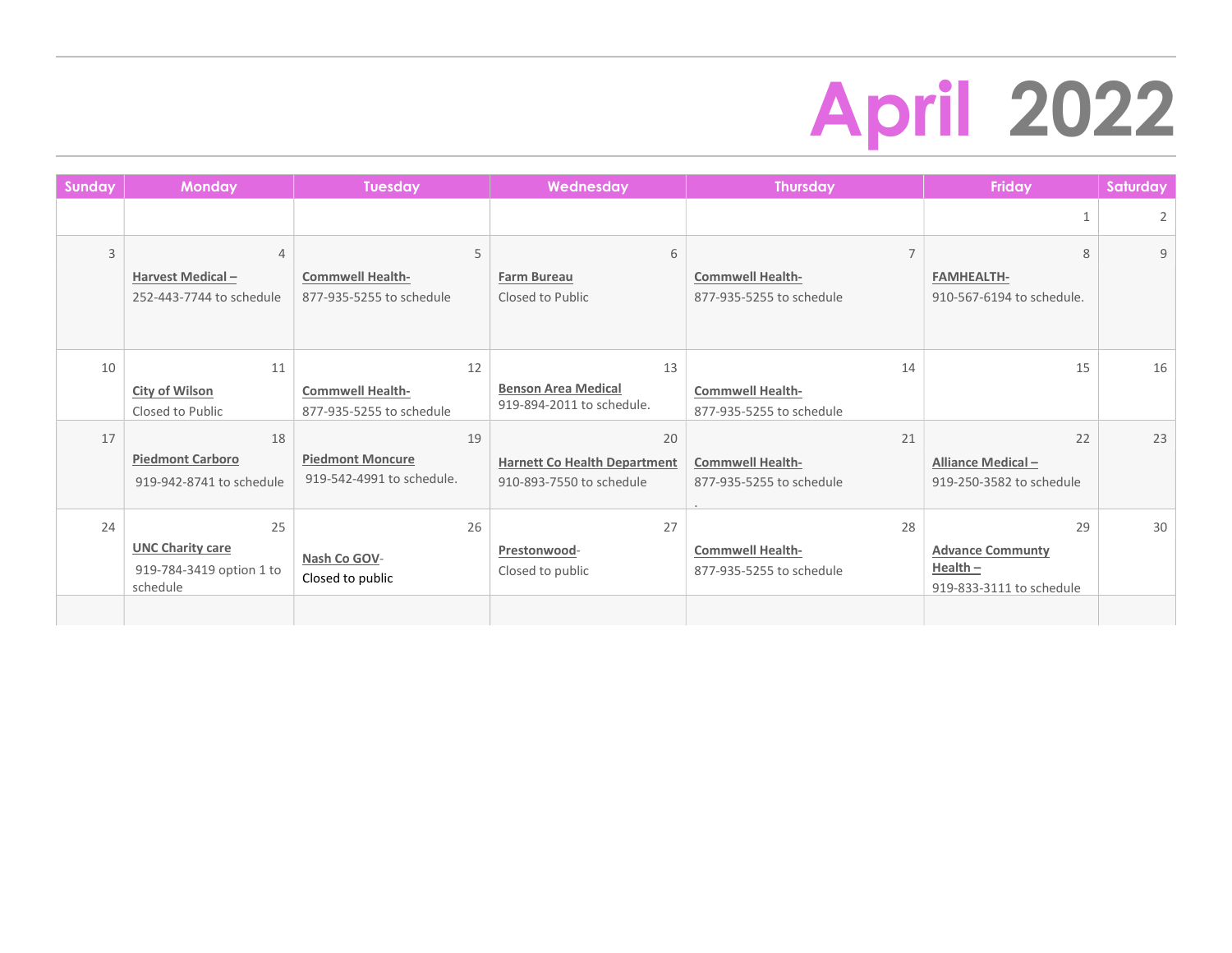## May 2022

| <b>Sunday</b> | Monday                                                                        | <b>Tuesday</b>                                                                                                 | Wednesday                                                                                                                    | <b>Thursday</b>                                                                                                          | <b>Friday</b>                                                                                                                | Saturday    |
|---------------|-------------------------------------------------------------------------------|----------------------------------------------------------------------------------------------------------------|------------------------------------------------------------------------------------------------------------------------------|--------------------------------------------------------------------------------------------------------------------------|------------------------------------------------------------------------------------------------------------------------------|-------------|
|               |                                                                               |                                                                                                                |                                                                                                                              |                                                                                                                          |                                                                                                                              |             |
| $\mathbf{1}$  | $\overline{2}$<br><b>Caswell Family Medicine-</b><br>336-694-1181 to schedule | 3<br><b>Piedmont Siler City</b><br>919-663-1744 to schedule.<br><b>Project Access-</b><br>Closed to the Public | $\overline{4}$<br><b>American Airlines-</b><br>Closed to Public                                                              | 5<br><b>Commwell Health-</b><br>877-935-5255 to schedule<br><b>American Airlines-</b><br>Closed to Public                | 6<br><b>Advance Communty Health</b><br>919-833-3111 to schedule                                                              | $7^{\circ}$ |
| 8             | 9                                                                             | 10<br><b>Caswell Family Medicine-</b><br>336-694-1181 to schedule                                              | 11<br><b>Harnett Co Health Department</b><br>910-893-7550 to schedule<br><b>Commwell Health-</b><br>877-935-5255 to schedule | 12<br><b>Commwell Health-</b><br>877-935-5255 to schedule                                                                | 13<br><b>Garner Senior Center-</b><br>919-661-6894 to schedule<br><b>Advance Communty Health</b><br>919-833-3111 to schedule | 14          |
| 15            | 16<br>Johnston Co Health Dep-<br>984-989-5200 to schedule                     | 17<br>Freedom Hill Medical-<br>252-341-0514 to schedule                                                        | 18<br><b>NCIAP-</b><br>919-277-0345 to schedule                                                                              | 19<br><b>Commwell Health-</b><br>877-935-5255 to schedule                                                                | 20<br><b>Alliance Medical-</b><br>919-250-3582 to schedule                                                                   | 21          |
| 22            | 23<br><b>Wilson Community Health-</b><br>252-243-9800 to schedule             | 24<br>Harvest Medical-<br>252-443-7744 to schedule<br><b>City of Raleigh</b><br>Closed to Public               | 25<br><b>Wilson Community Health-</b><br>252-243-9800 to schedule<br><b>Piedmont Moncure</b><br>919-542-4991 to schedule.    | 26<br><b>Commwell Health-</b><br>877-935-5255 to schedule<br>Johnston Co Health Department -<br>984-989-5200 to schedule | 27<br>Neighborhealth $-$<br>984-222-8007 to schedule                                                                         | 28          |
| 29            | 30                                                                            | 31<br><b>City of Raleigh-</b><br>Closed to the Public                                                          |                                                                                                                              |                                                                                                                          |                                                                                                                              |             |